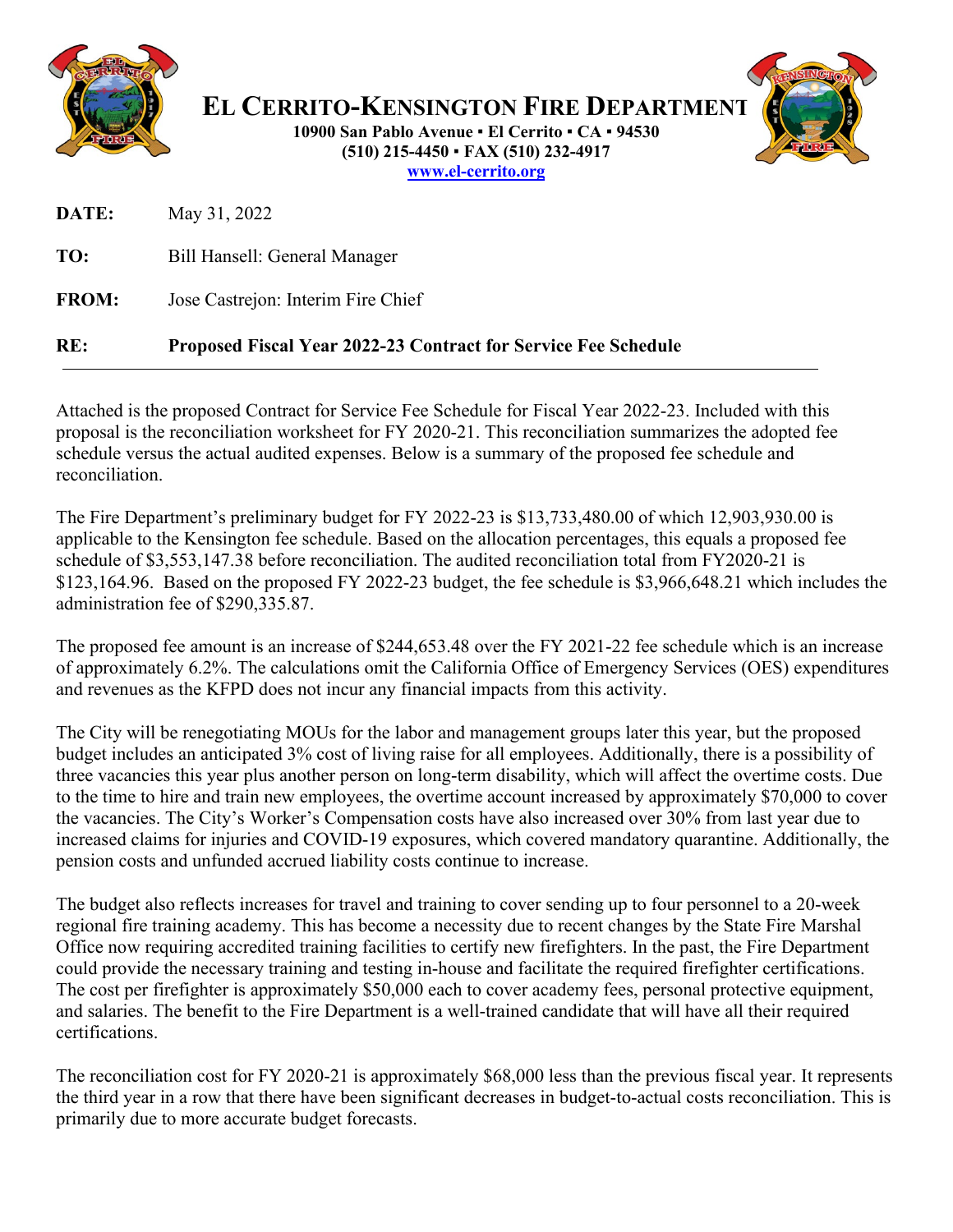#### **Page 2: Proposed Fiscal Year 2022-23 Contract for Service Fee Schedule**

Overtime costs for FY 2020-21 were affected due to COVID-19 delaying the hiring of four firefighters. Initially scheduled to be hired by July 1, 2020, State and County mandated restrictions delayed interviewing, hiring, and training them for six months. Fortunately, the increased overtime costs were offset by salary savings due to the vacancies.

Other increased costs were associated with pensions and Unfunded Accrued Liability (UAL) which was more than 54% of salaries which was higher than budgeted. Also, increased costs for Worker's Compensation exceeded the budget due to injuries.

As discussed last year, the Fire Department's records management system and the servers involved with the programs that tie all three stations together with dispatch were required to be replaced, and the cost for the equipment is being financed for five years. The FY 2020-21 budget did not include these upgrades or the new Microsoft licenses that are now mandated and have added approximately \$5,000 to the total reconciliation.

More detailed information regarding the FY 2020-21 reconciliation is available in the Kensington Fee Schedule 2022-23 file. This same file also has the FY 2022-23 Fee Schedule spreadsheet. Please contact me with any questions you may have on these budget calculations.

Respectfully,

Jose Castrejon Interim Fire Chief El Cerrito-Kensington Fire Department (510) 215-4450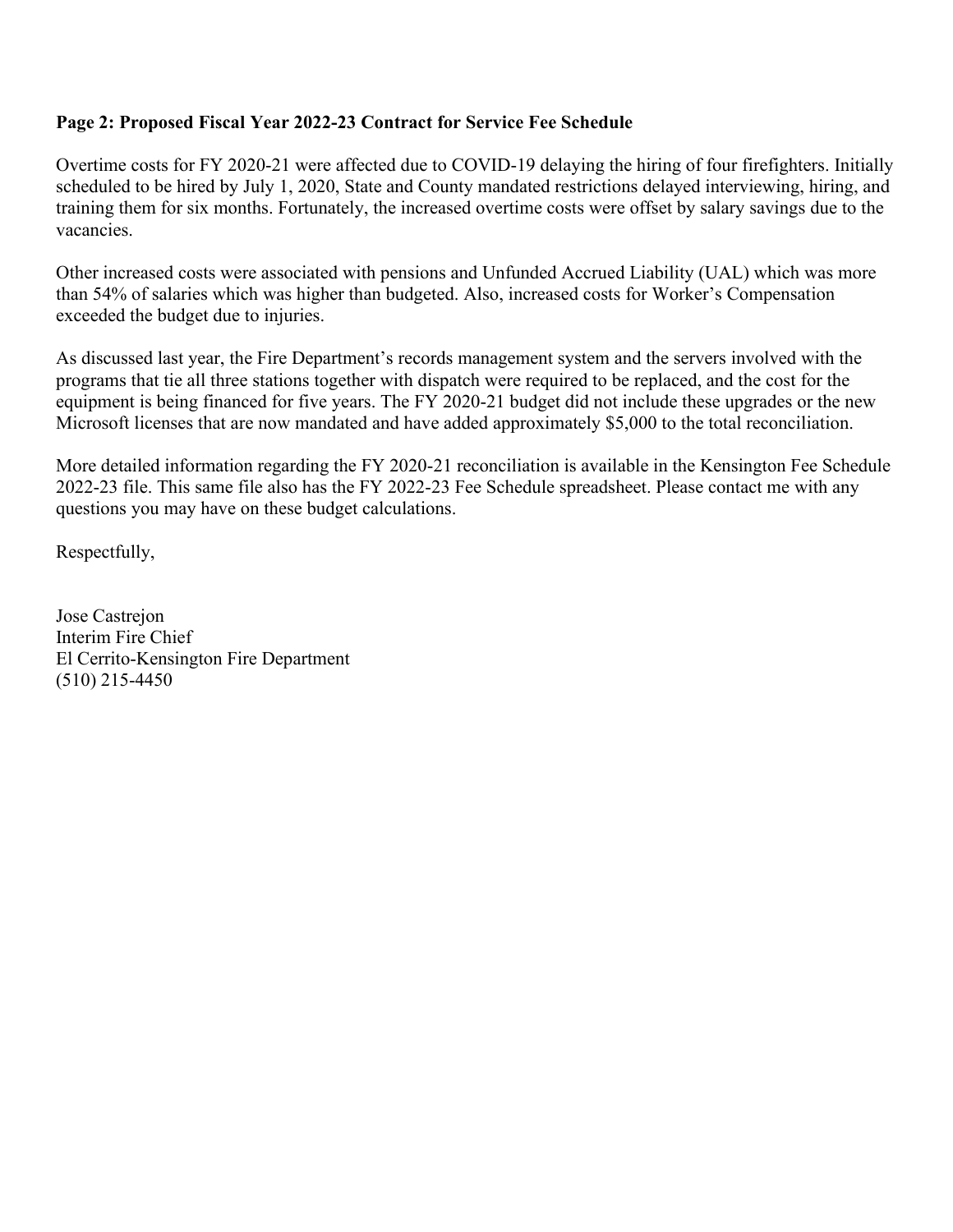### **CITY OF EL CERRITO /KENSINGTON FIRE PROTECTION DISTRICT**

# **Proposed Contract Fee for FY 2022-23**

|                |                                              |              | Adopted                    | Preliminary                  | <b>KFPD</b>      | <b>KFPD</b>                |
|----------------|----------------------------------------------|--------------|----------------------------|------------------------------|------------------|----------------------------|
|                |                                              |              | FY21-22 Budget             | FY22-23 Budget               | %                | <b>FY22-23 Fee</b>         |
| 5100           | <b>SALARIES &amp; BENEFITS</b>               |              |                            |                              |                  |                            |
| 51110<br>51130 | <b>Salaries</b>                              |              | \$5,583,637.00             | \$5,853,916.00<br>\$3,200.00 | 27.75%<br>27.75% | \$1,624,461.69<br>\$888.00 |
| 51140          | Temporary/Part-time Salaries<br>Overtime Pay |              | \$1,500.00<br>\$500,000.00 | \$750,000.00                 | 27.75%           | \$208,125.00               |
| 51145          | FLSA Overtime pay                            |              | \$104,656.00               | \$128,352.00                 | 27.75%           | \$35,617.68                |
| 51146          | Non Suppression Overtime pay                 |              | \$50,000.00                | \$60,000.00                  | 27.75%           | \$16,650.00                |
| 51155          | One-Time Payout                              |              | \$0.00                     | \$50,000.00                  | 27.75%           | \$13,875.00                |
| 51210          | <b>PERS Contributions</b>                    |              | \$983,202.00               | \$1,034,713.00               | 27.75%           | \$287,132.86               |
| 51211          | PERS UAL                                     |              | \$2,241,677.00             | \$2,328,685.00               | 27.75%           | \$646,210.09               |
| 51220          | <b>FICA/MEDICARE</b>                         |              | \$88,094.00                | \$91,682.00                  | 27.75%           | \$25,441.76                |
| 51230          | <b>Medical Insurance</b>                     |              | \$811,998.00               | \$873,244.00                 | 27.75%           | \$242,325.21               |
| 51235          | Life & LTD Insurance                         |              | \$40,101.00                | \$42,871.00                  | 27.75%           | \$11,896.70                |
| 51237          | Allowances & Other Benefits                  |              | \$155,800.00               | \$157,075.00                 | 27.75%           | \$43,588.31                |
| 51240          | <b>Workers Compensation</b>                  |              | \$154,332.00               | \$201,322.00                 | 27.75%           | \$55,866.86                |
| 51242          | Workers Compensation Pay (In Lieu of Salary) |              |                            | \$50,000.00                  | 27.75%           | \$13,875.00                |
|                | <b>TOTAL</b>                                 |              | \$10,714,997.00            | \$11,625,060.00              |                  | \$3,225,954.15             |
|                |                                              |              |                            |                              |                  |                            |
| 5200           | <b>PROFESSIONAL SERVICES</b>                 |              |                            |                              |                  |                            |
| 52190          | Misc. Professional Services                  |              | \$299,500.00               | \$299,500.00                 | 33.33%           | \$99,823.35                |
| 52220          | <b>Medical Services</b>                      |              | \$18,200.00                | \$20,000.00                  | 33.33%           | \$6,666.00                 |
| 52230          | <b>Other Technical Services</b>              |              | \$8,700.00                 | \$8,700.00                   | 33.33%           | \$2,899.71                 |
|                |                                              | <b>TOTAL</b> | \$326,400.00               | \$328,200.00                 |                  | \$109,389.06               |
|                |                                              |              |                            |                              |                  |                            |
| 5300           | <b>PROPERTY SERVICES</b>                     |              |                            |                              |                  |                            |
| 53110          | <b>Utilities</b>                             |              | \$25,700.00                | \$28,270.00                  | 0.00%            | \$0.00                     |
| 53230          | <b>Building Maintenance Services</b>         |              | \$21,300.00                | \$25,000.00                  | 33.33%           | \$8,332.50                 |
| 53240          | Landscape/Park Maint Svcs                    |              | \$54,500.00                | \$55,000.00                  | 0.00%            | \$0.00                     |
| 53250          | Vehicle/Equip Maint Svcs                     |              | \$150,000.00               | \$150,000.00                 | 25.00%           | \$37,500.00                |
| 53290          | Misc. R&M Svcs                               |              | \$109,100.00               | \$100,000.00                 | 33.33%           | \$33,330.00                |
| 53320          | Vehicle & Equip Lease                        |              | \$0.00                     | \$0.00                       | 0.00%            | \$0.00                     |
| 53330          | Vehicle Replacement Rental Charge            |              | \$81,000.00                | \$156,000.00                 | 18.83%           | \$29,374.80                |
| 53910          | Solid Waste Services                         | <b>TOTAL</b> | \$8,000.00<br>\$449,600.00 | \$8,000.00<br>\$522,270.00   | 33.33%           | \$2,666.40<br>\$111,203.70 |
|                |                                              |              |                            |                              |                  |                            |
| 5400           | <b>OTHER SERVICES</b>                        |              |                            |                              |                  |                            |
| 54210          | <b>Telephone Expenses</b>                    |              | \$17,000.00                | \$18,700.00                  | 20.00%           | \$3,740.00                 |
| 54220          | Mobile/wireless Expenses                     |              | \$10,728.00                | \$12,400.00                  | 20.00%           | \$2,480.00                 |
| 54230          | <b>Internet Services</b>                     |              | \$36,904.00                | \$15,000.00                  | 33.33%           | \$4,999.50                 |
| 54240          | Software Licenses & Maintenance              |              | \$2,700.00                 | \$5,000.00                   | 33.33%           | \$1,666.50                 |
| 54310          | Legal Notices & Advertisements               |              | \$2,500.00                 | \$2,500.00                   | 25.00%           | \$625.00                   |
| 54410          | <b>Printing and Binding</b>                  |              | \$3,500.00                 | \$10,000.00                  | 25.00%           | \$2,500.00                 |
| 54610          | Travel & Training                            |              | \$41,000.00                | \$100,000.00                 | 25.00%           | \$25,000.00                |
| 54910          | Dues & Subscriptions                         |              | \$15,570.00                | \$16,000.00                  | 25.00%           | \$4,000.00                 |
| 54990          | <b>Other Administrative Services</b>         |              | \$9,500.00                 | \$9,500.00                   | 25.00%           | \$2,375.00                 |
|                |                                              | <b>TOTAL</b> | \$139,402.00               | \$189,100.00                 |                  | $\sqrt{47,386.00}$         |
|                |                                              |              |                            |                              |                  |                            |
| 5500           | <b>SUPPLIES</b>                              |              |                            |                              |                  |                            |
| 55110          | <b>General Office Supplies</b>               |              | \$6,000.00                 | \$6,000.00                   | 25.00%           | \$1,500.00                 |
| 55120          | Postage & Delivery                           |              | \$2,700.00                 | \$3,700.00                   | 25.00%           | \$925.00                   |
| 55130          | <b>Photocopying Charges</b>                  |              | \$1,000.00                 | \$1,000.00                   | 25.00%           | \$250.00                   |
| 55210          | Fuel                                         |              | \$41,700.00                | \$54,600.00                  | 27.00%           | \$14,742.00                |
| 55220          | <b>Safety Supplies</b>                       |              |                            | \$0.00                       | 30.00%           | \$0.00                     |
| 55230          | <b>Medical Supplies</b>                      |              | \$25,000.00                | \$25,000.00                  | 30.00%           | \$7,500.00                 |
| 55240          | <b>Clothing &amp; Uniform Supplies</b>       |              | \$45,900.00                | \$75,900.00                  | 33.33%           | \$25,297.47                |
| 55250          | Vehicle & Equipment Supplies                 |              | \$13,500.00                | \$13,500.00                  | 25.00%           | \$3,375.00                 |
| 55290          | <b>Other Operating Supplies</b>              |              | \$10,000.00                | \$10,000.00                  | 25.00%           | \$2,500.00                 |
| 55520          | <b>Building Supplies</b>                     |              | \$10,000.00                | \$10,000.00                  | 25.00%           | \$2,500.00                 |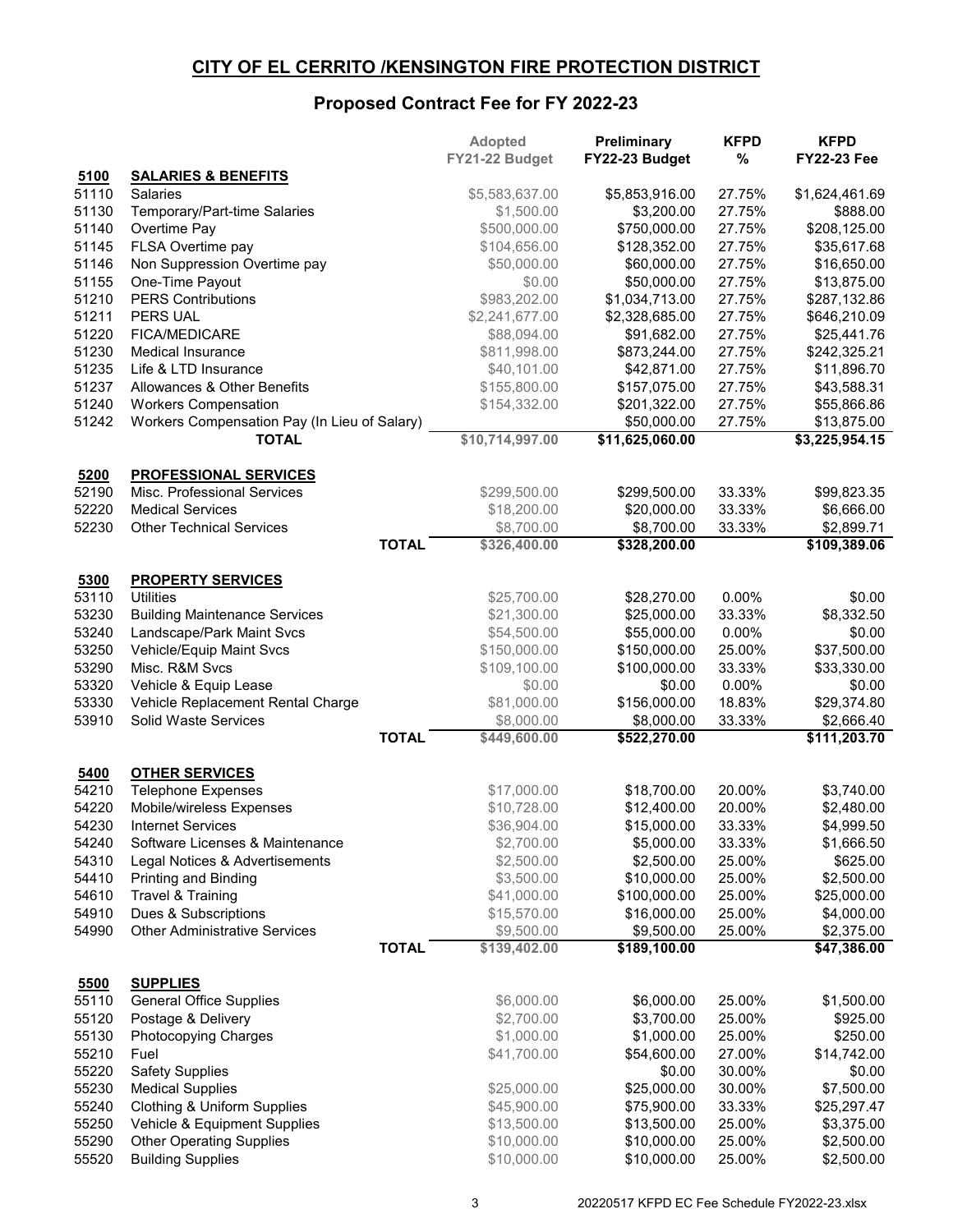|       |                                           | TOTAL              | \$104,400.00                                | \$199,700.00                        |          | \$58,589.47    |
|-------|-------------------------------------------|--------------------|---------------------------------------------|-------------------------------------|----------|----------------|
| 5600  | <b>CAPITAL OUTLAY</b>                     |                    |                                             |                                     |          |                |
| 56310 | Improvements, Not Buildings               |                    | \$20,000.00                                 | \$20,000.00                         | $0.00\%$ | \$0.00         |
| 56410 | Office Equipment <\$10K                   |                    | \$10,000.00                                 | \$10,000.00                         | $0.00\%$ | \$0.00         |
| 56710 | Other Equipment $<$ \$10K                 |                    | \$7,100.00                                  | \$7,100.00                          | $0.00\%$ | \$0.00         |
| 56720 | Other Equipment > \$10K                   |                    | \$0.00                                      | \$0.00                              | $0.00\%$ | \$0.00         |
|       |                                           | <b>TOTAL</b>       | \$37,100.00                                 | \$37,100.00                         |          | \$0.00         |
|       |                                           |                    |                                             |                                     |          |                |
| 5800  | <b>OTHER CHARGES</b>                      |                    |                                             |                                     |          |                |
| 58220 | Licenses & Permits                        |                    | \$2,500.00                                  | \$2,500.00                          | 25.00%   | \$625.00       |
|       |                                           | <b>TOTAL</b>       | \$2,500.00                                  | \$2,500.00                          |          | \$625.00       |
|       |                                           | <b>GRAND TOTAL</b> | \$11,825,799.00                             | \$12,903,930.00                     | 27.54%   | \$3,553,147.38 |
|       | <b>OVERHEAD CHARGES (9% of Personnel)</b> |                    | \$964,349.73                                | \$1,046,255.40                      | 27.75%   | \$290,335.87   |
|       |                                           |                    | FY 2022-2023 UNRECONCILED CONTRACT AMOUNT:  |                                     |          | \$3,843,483.25 |
|       |                                           |                    | FY 2020-21 BUDGET TO ACTUAL RECONCILIATION: |                                     |          | \$123,164.96   |
|       |                                           |                    |                                             | FY 2022-2023 PROPOSED CONTRACT FEE: |          | \$3,966,648.21 |
|       |                                           |                    |                                             |                                     |          |                |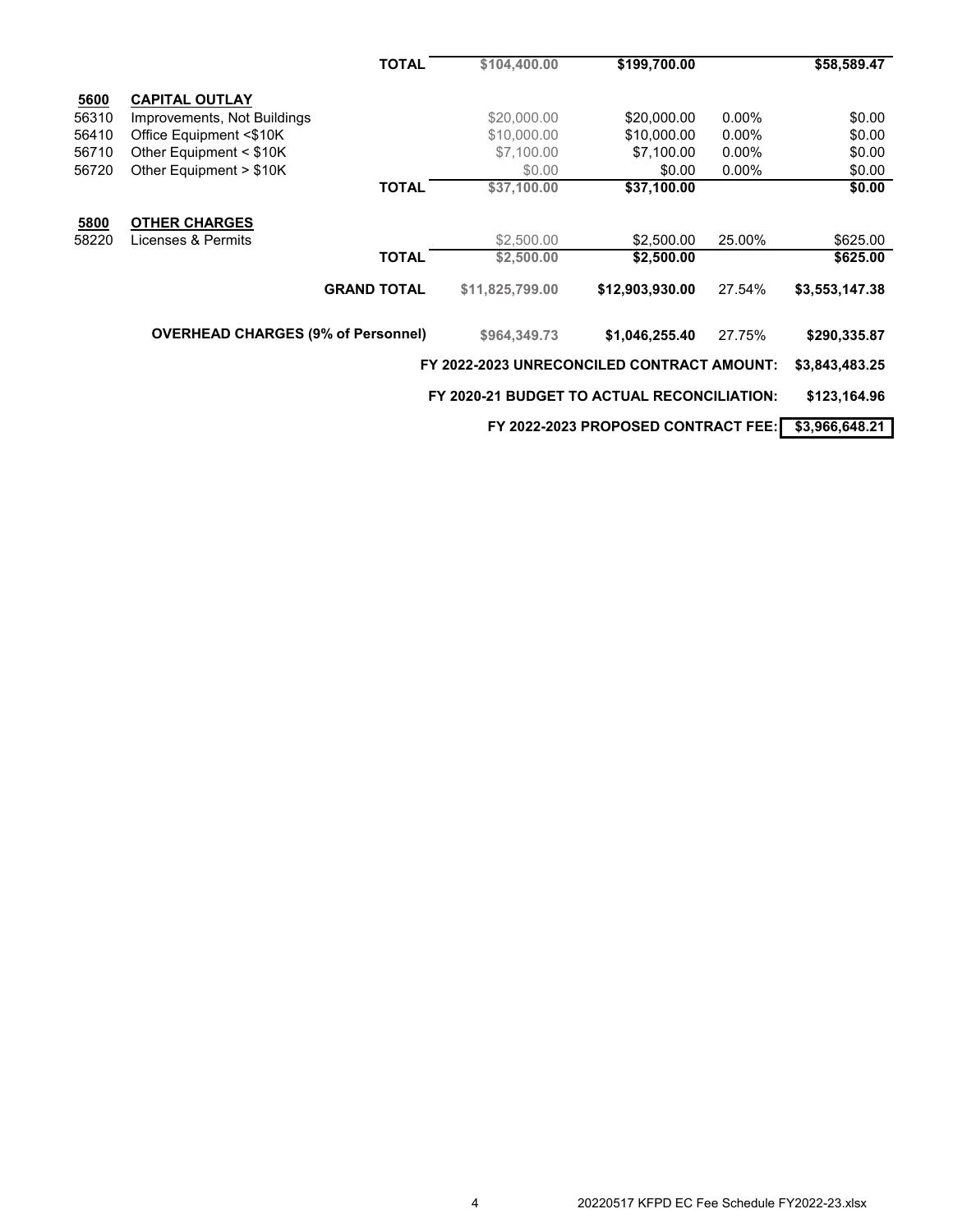### **CITY OF EL CERRITO /KENSINGTON FIRE PROTECTION DISTRICT**

## **Reconciliation for FY2020-21**

|                |                                                        | FY 2020-21<br><b>Budgeted</b> | FY 2020-21<br><b>Actual</b> | <b>Difference</b>          |                  | <b>Percentage Reconciliation</b> |
|----------------|--------------------------------------------------------|-------------------------------|-----------------------------|----------------------------|------------------|----------------------------------|
| 5100           | <b>SALARIES &amp; BENEFITS</b>                         |                               |                             |                            |                  |                                  |
| 51110          | <b>Salaries</b>                                        | \$5,412,746.23                | \$4,954,055.62              | \$458,690.61               | 27.75%           | \$127,286.64                     |
| 51120          | Temporary/Part-time Salaries                           | \$0.00                        | \$0.00                      | \$0.00                     | 27.75%           | \$0.00                           |
| 51140          | Overtime Pay                                           | \$400,000.00                  | \$1,024,189.22              | (\$624, 189.22)            | 27.75%           | (\$173,212.51)                   |
| 51145          | FLSA Overtime pay                                      | \$104,655.00                  | \$105,602.65                | (\$947.65)                 | 27.75%           | (\$262.97)                       |
| 51146          | Non Suppression Overtime pay                           | \$85,000.00                   | \$44,769.29                 | \$40,230.71                | 27.75%           | \$11,164.02                      |
| 51155          | One-Time Payout                                        | \$100,000.00                  | \$112,176.78                | (\$12,176.78)              | 27.75%           | (\$3,379.06)                     |
| 51210          | <b>PERS Contributions</b>                              | \$984,513.00                  | \$1,017,817.73              | (\$33,304.73)              | 27.75%           | (\$9,242.06)                     |
| 51211          | <b>PERS UAL</b>                                        | \$1,470,538.90                | \$1,819,421.40              | (\$348,882.50)             | 27.75%           | (\$96,814.89)                    |
| 51220          | <b>FICA/MEDICARE</b>                                   | \$86,139.45                   | \$100,337.14                | (\$14,197.69)              | 27.75%           | (\$3,939.86)                     |
| 51230          | <b>Medical Insurance</b>                               | \$853,865.80                  | \$792,807.29                | \$61,058.51                | 27.75%           | \$16,943.74                      |
| 51235          | Life & LTD Insurance                                   | \$40,444.00                   | \$41,825.96                 | (\$1,381.96)               | 27.75%           | (\$383.49)                       |
| 51237          | Allowances & Other Benefits                            | \$152,100.00                  | \$149,847.58                | \$2,252.42                 | 27.75%           | \$625.05                         |
| 51240          | <b>Workers Compensation</b>                            | \$199,245.00                  | \$143,369.22                | \$55,875.78                | 27.75%           | \$15,505.53                      |
| 51242          | Workers Compensation Pay (In Lieu of Salar             | \$0.00                        | \$104,675.38                | (\$104, 675.38)            | 27.75%           | (\$29,047.42)                    |
|                | <b>TOTALS</b>                                          | \$9,889,247.38                | \$10,410,895.26             | (\$521, 647.88)            |                  | (\$144,757.29)                   |
| 5200           | <b>PROFESSIONAL SERVICES</b>                           |                               |                             |                            |                  |                                  |
| 52190          | Misc. Professional Services                            | \$80,000.00                   | \$13,679.85                 | \$66,320.15                | 33.33%           | \$22,104.51                      |
| 52220          | <b>Medical Services</b>                                | \$18,540.00                   | \$6,136.00                  | \$12,404.00                | 33.33%           | \$4,134.25                       |
| 52230          | <b>Other Technical Services</b>                        | \$13,400.00                   | \$6,479.76                  | \$6,920.24                 | 33.33%           | \$2,306.52                       |
|                | <b>TOTALS</b>                                          | \$111,940.00                  | \$26,295.61                 | \$85,644.39                |                  | \$28,545.28                      |
|                |                                                        |                               |                             |                            |                  |                                  |
| 5300           | <b>PROPERTY SERVICES</b>                               |                               |                             |                            |                  |                                  |
| 53110          | <b>Utilities</b>                                       | \$19,200.00                   | \$22,169.78                 | (\$2,969.78)               | 0.00%            | \$0.00                           |
| 53230          | <b>Building Maintenance Services</b>                   | \$20,000.00                   | \$24,365.94                 | (\$4,365.94)               | 33.33%           | (\$1,455.17)                     |
| 53240          | Landscape/Park Maint Svcs                              | \$53,500.00                   | \$22,703.00                 | \$30,797.00                | 0.00%            | \$0.00                           |
| 53250          | Vehicle/Equip Maint Svcs                               | \$126,280.00                  | \$131,067.28                | (\$4,787.28)               | 25.00%           | (\$1,196.82)                     |
| 53290          | Misc R&M Svcs                                          | \$266,976.00                  | \$266,155.94                | \$820.06                   | 33.33%           | \$273.33                         |
| 53320          | Vehicle & Equip Lease                                  | \$0.00                        | \$10,000.00                 | (\$10,000.00)              | $0.00\%$         | \$0.00                           |
| 53330          | Vehicle Replcmt Rental Charge                          | \$30,000.00                   | \$0.00                      | \$30,000.00                | 18.83%           | \$5,649.00                       |
| 53910<br>53990 | Solid Waste Services<br><b>Other Property Services</b> | \$6,200.00<br>\$0.00          | \$7,512.49<br>\$772.82      | (\$1,312.49)<br>(\$772.82) | 33.33%<br>33.33% | (\$437.45)<br>(\$257.58)         |
|                | <b>TOTALS</b>                                          | \$522,156.00                  | \$484,747.25                | \$37,408.75                |                  | \$2,575.30                       |
|                |                                                        |                               |                             |                            |                  |                                  |
| 5400           | <b>OTHER SERVICES</b>                                  |                               |                             |                            |                  |                                  |
| 54210          | <b>Telephone Expenses</b>                              | \$17,000.00                   | \$19,007.08                 | (\$2,007.08)               | 20.00%           | (\$401.42)                       |
| 54220          | Mobile/wireless Expenses                               | \$13,400.00                   | \$16,952.67                 | (\$3,552.67)               | 20.00%           | (\$710.53)                       |
| 54230          | <b>Internet Services</b>                               | \$0.00                        | \$16,005.00                 | (\$16,005.00)              | 20.00%           | (\$3,201.00)                     |
| 54240          | Software Licenses & Maintenance                        | \$0.00                        | \$4,481.10                  | (\$4,481.10)               | 20.00%           | (\$896.22)                       |
| 54310          | Legal Notices & Advertisements                         | \$5,000.00                    | \$27.50                     | \$4,972.50                 | 25.00%           | \$1,243.13                       |
| 54410          | Printing and Binding                                   | \$6,180.00                    | \$1,899.35                  | \$4,280.65                 | 25.00%           | \$1,070.16                       |
| 54610          | Travel & Training                                      | \$44,970.00                   | \$41,922.55                 | \$3,047.45                 | 25.00%           | \$761.86                         |
| 54910          | Dues & Subscriptions                                   | \$14,690.00                   | \$13,682.04                 | \$1,007.96                 | 25.00%           | \$251.99                         |
| 54990          | <b>Other Administrative Services</b>                   | \$300.00                      | \$970.00                    | (\$670.00)                 | 25.00%           | (\$167.50)                       |
|                | <b>TOTALS</b>                                          | \$101,540.00                  | \$114,947.29                | (\$13,407.29)              |                  | (\$2,049.53)                     |
| 5500           | <b>SUPPLIES</b>                                        |                               |                             |                            |                  |                                  |
| 55110          | <b>General Office Supplies</b>                         | \$6,000.00                    | \$6,102.31                  | (\$102.31)                 | 25.00%           | (\$25.58)                        |
| 55120          | Postage & Delivery                                     | \$2,400.00                    | \$1,168.51                  | \$1,231.49                 | 25.00%           | \$307.87                         |
| 55130          | Photocopying Charges                                   | \$1,000.00                    | \$0.00                      | \$1,000.00                 | 25.00%           | \$250.00                         |
| 55210          | Fuel                                                   | \$42,800.00                   | \$38,705.58                 | \$4,094.42                 | 27.00%           | \$1,105.49                       |
| 55220          | <b>Safety Supplies</b>                                 | \$0.00                        | \$182.16                    | (\$182.16)                 | 30.00%           | (\$54.65)                        |
| 55230          | <b>Medical Supplies</b>                                | \$28,200.00                   | \$22,583.56                 | \$5,616.44                 | 30.00%           | \$1,684.93                       |
| 55240          | <b>Clothing &amp; Uniform Supplies</b>                 | \$53,600.00                   | \$51,479.83                 | \$2,120.17                 | 33.33%           | \$706.65                         |
| 55250          | Vehicle & Equipmt Supplies                             | \$14,490.00                   | \$13,682.13                 | \$807.87                   | 25.00%           | \$201.97                         |
| 55290          | <b>Other Operating Supplies</b>                        | \$8,500.00                    | \$6,774.68                  | \$1,725.32                 | 25.00%           | \$431.33                         |
| 55520          | <b>Building Supplies</b>                               | \$6,035.00                    | \$7,229.70                  | (\$1,194.70)               | 25.00%           | (\$298.68)                       |
|                | <b>TOTALS</b>                                          | \$163,025.00                  | \$147,908.46                | \$15,116.54                |                  | \$4,309.35                       |